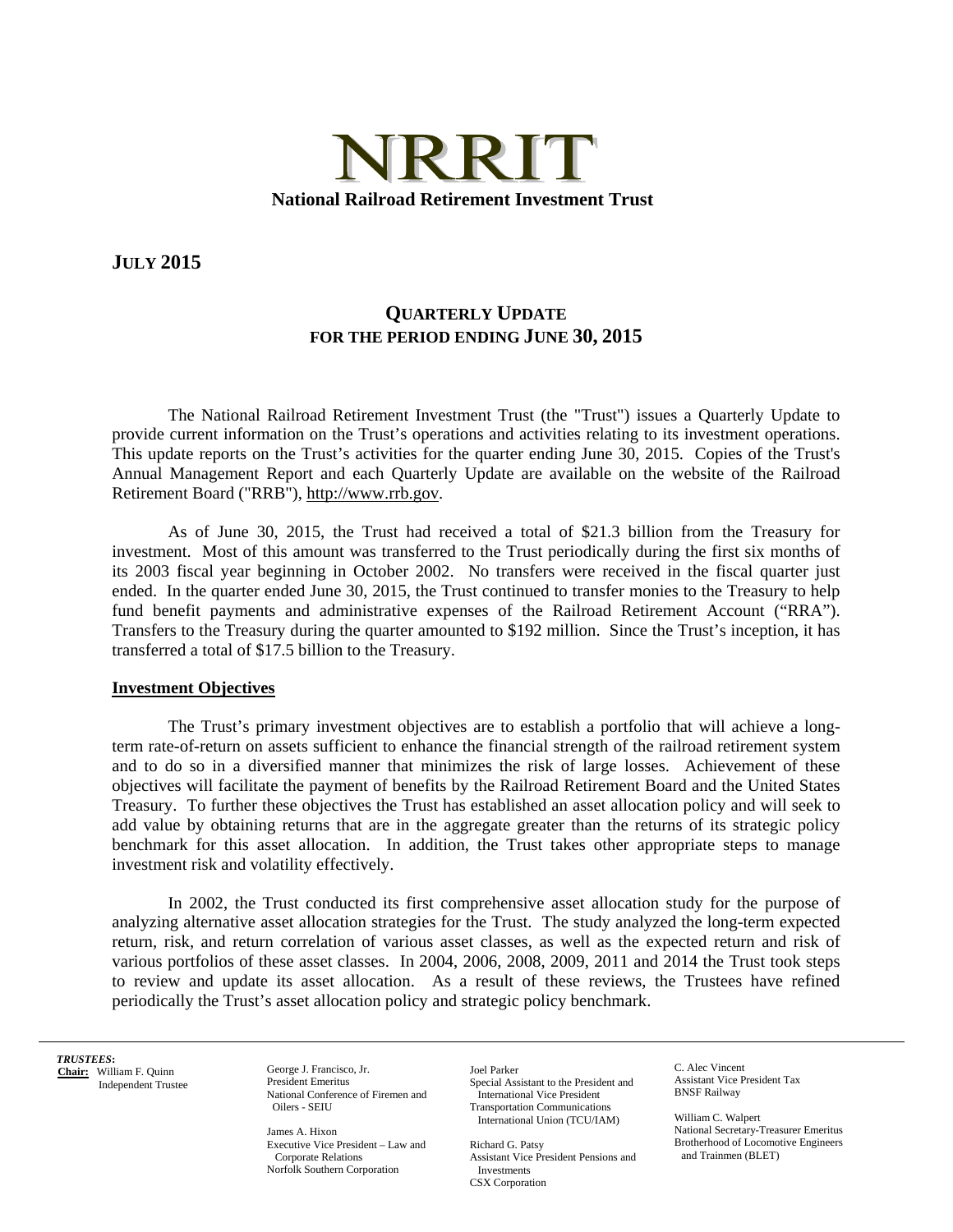The Trust's current asset allocation policy and strategic policy benchmark are contained in its Investment Guidelines which are included as Appendix B of the Trust's Annual Management Report.

The investment performance for the Trust, and the change in market value of Trust-managed and RRB-held assets for the most recent quarter are summarized below.

| <b>Investment Performance – Net of Fees</b><br>for the Quarter ended June 30, 2015 |            |  |
|------------------------------------------------------------------------------------|------------|--|
| <b>Trust-Managed Assets:</b>                                                       | 0.65%      |  |
|                                                                                    |            |  |
| <b>Strategic Policy Benchmark:</b>                                                 | $(1.69\%)$ |  |

| <b>Market Value of Assets</b>                              |          |  |
|------------------------------------------------------------|----------|--|
| (Asset values are in billions of dollars)                  |          |  |
| <b>Trust-managed assets</b>                                |          |  |
| As of March 31, 2015                                       | \$26.2   |  |
| As of June 30, 2015                                        | \$26.2   |  |
| Change for quarter ended June 30, 2015                     | \$ 0.0   |  |
|                                                            |          |  |
| <b>Trust-managed assets and RRB assets held in reserve</b> |          |  |
| As of March 31, 2015                                       | \$28.0   |  |
| As of June 30, 2015                                        | \$28.0   |  |
| Change for quarter ended June 30, 2015                     | \$ 0.0   |  |
|                                                            |          |  |
| As of February 1, 2002 (Trust inception)                   | \$20.7   |  |
| Transfers to the Treasury                                  | $$-17.5$ |  |
| Total change in assets since inception                     | \$24.8   |  |
| As of June 30, 2015                                        | \$28.0   |  |

## **Financial Market Volatility**

The Trust originally deployed assets received from Treasury into a diversified and balanced portfolio of US and non-US equity and US fixed income securities. Over time, the Trust has furthered that diversification by allocating a percentage of the portfolio to non-US fixed income securities, private equity, real estate, and commodities. As mandated by its statute, the Trust has avoided undue concentration of investment in any asset class, type of security, or market sector. This policy of broad diversification is intended to serve the Trust well in strong markets and to protect its assets from disproportionate market shocks in volatile periods such as have been experienced in recent years. As part of this diversification process, the Trust holds tens of thousands of different securities selected by its investment managers for its portfolio.

In this volatile investment environment, Trustees and investment staff continue to monitor carefully the Trust's existing investments, and examine ways to refine its strategies to invest Trust assets in the most effective and prudent manner. The Board of Trustees will continue to manage the assets of the Trust as a patient, long-term investor, recognizing its responsibilities to the railroad retirement system, its workers and retirees. As a long-term investor, the Trust expects to benefit from the long-term recovery of financial markets.